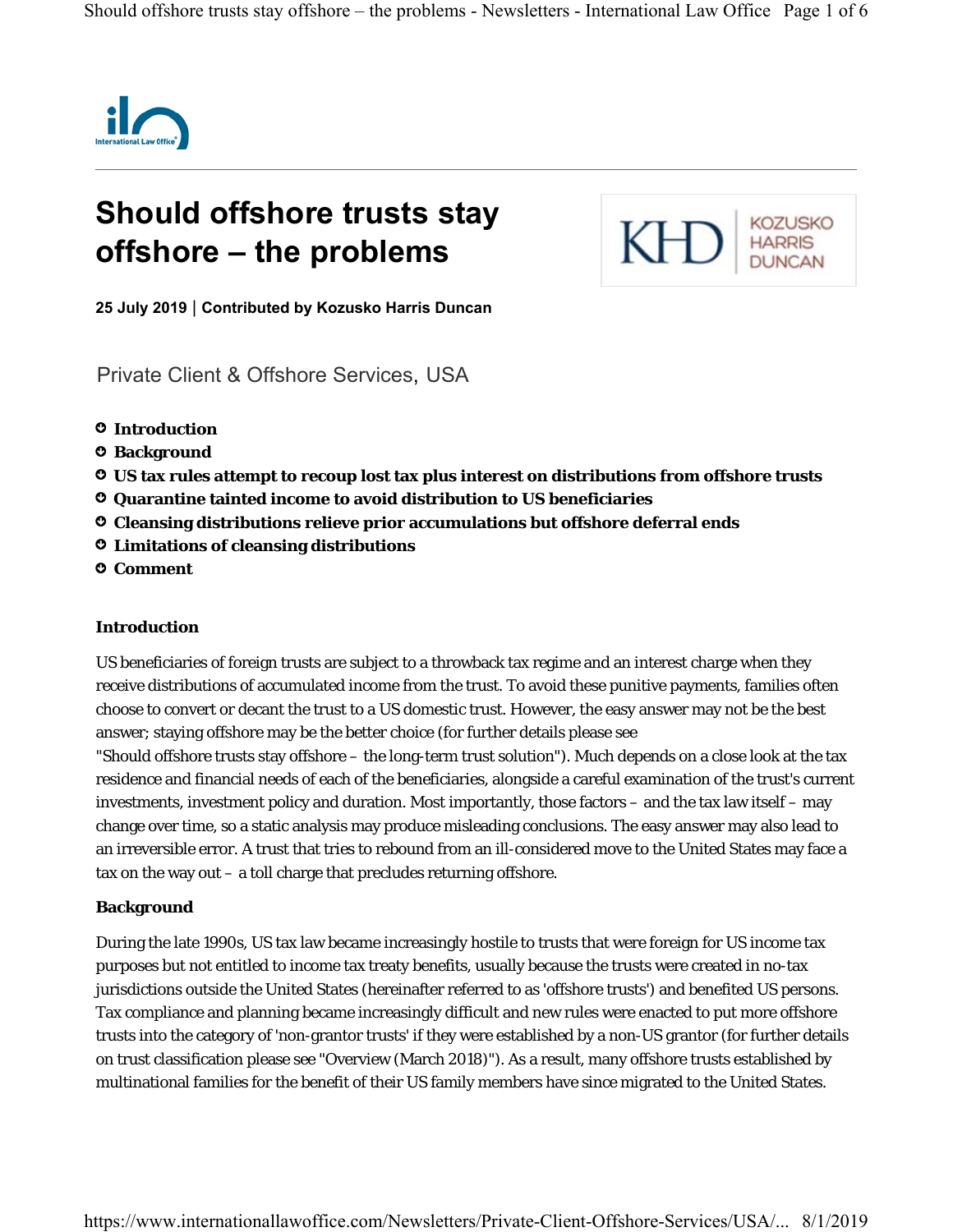After major US tax cuts were passed in 2003 and 2017, the reasons for foreign non-grantor trusts to become US domestic trusts seemed even more compelling when family members in the United States were the intended beneficiaries. The lower tax rate of 15% on qualified dividends and long-term capital gains seemed too good to pass up when compared with the punitive tax burden imposed on any future distributions of accumulated income to the US beneficiaries if the trust stays offshore.

## **US tax rules attempt to recoup lost tax plus interest on distributions from offshore trusts**

Since offshore trusts are outside the US tax net, a US beneficiary who receives a distribution from a foreign non-grantor trust will owe tax on the income. No tax is owed if no distributions are made to US beneficiaries. This basic principle is implemented by the same complex system of tax rules that apply to domestic trusts, but with two important differences that address the loss of annual tax revenue from a foreign trust: a special 'throwback rule' and an interest charge apply to any distribution from a foreign trust that is treated as passing out income accumulated in a prior year (including realised capital gains).

# *Key concepts*

For trusts, the US tax rules employ two key concepts:

- a distribution deduction; and
- a distributable net income (DNI) calculation.

Typically, a cash distribution reduces the trust's income through the distribution deduction and causes an equivalent amount of trust DNI to flow through to the recipient beneficiary as taxable income. The beneficiary is then taxed as though the income was earned directly. For foreign trusts, the DNI is roughly equal to the trust's net ordinary income (including foreign source income and income otherwise exempt from tax by treaty), plus capital gains and other taxable income. Thus, a distribution of \$1,000 from an offshore trust that sold assets that year at a total gain of \$1,200 will pass out \$1,000 of capital gain income to the US beneficiary.

Income not passed out to the beneficiaries under these tax rules is attributed to the trust itself, leading to different tax results for foreign and domestic trusts. The foreign trust, which is taxed like a non-resident noncitizen individual, is generally subject to US tax only on income derived from US sources, collected by means of a withholding tax. The result is that the typical offshore trust pays no US income tax on either its interest income or capital gains on its investments (except for a special tax regime for US real estate and a withholding tax on any US source dividends).

# *Application to offshore trusts*

However, for an offshore trust with US beneficiaries, this tax holiday may provide little benefit. While neither the offshore trust nor the beneficiaries are currently taxed, the economic benefits of this deferral are easily stripped away by the throwback rule and interest charge that apply when the accumulated income (including realised capital gains) is later distributed to a US beneficiary. An accumulation distribution occurs when distributions exceed income for the current year, as measured for both income tax purposes and accounting purposes, and there is undistributed net income (UNI) in the trust from prior years, including undistributed realised capital gains.

## *Throwback rule*

The two rules work in concert to magnify the tax liability. The throwback rule artificially raises the applicable tax rate on the accumulation distribution by taxing the income passed out to the US beneficiary at the ordinary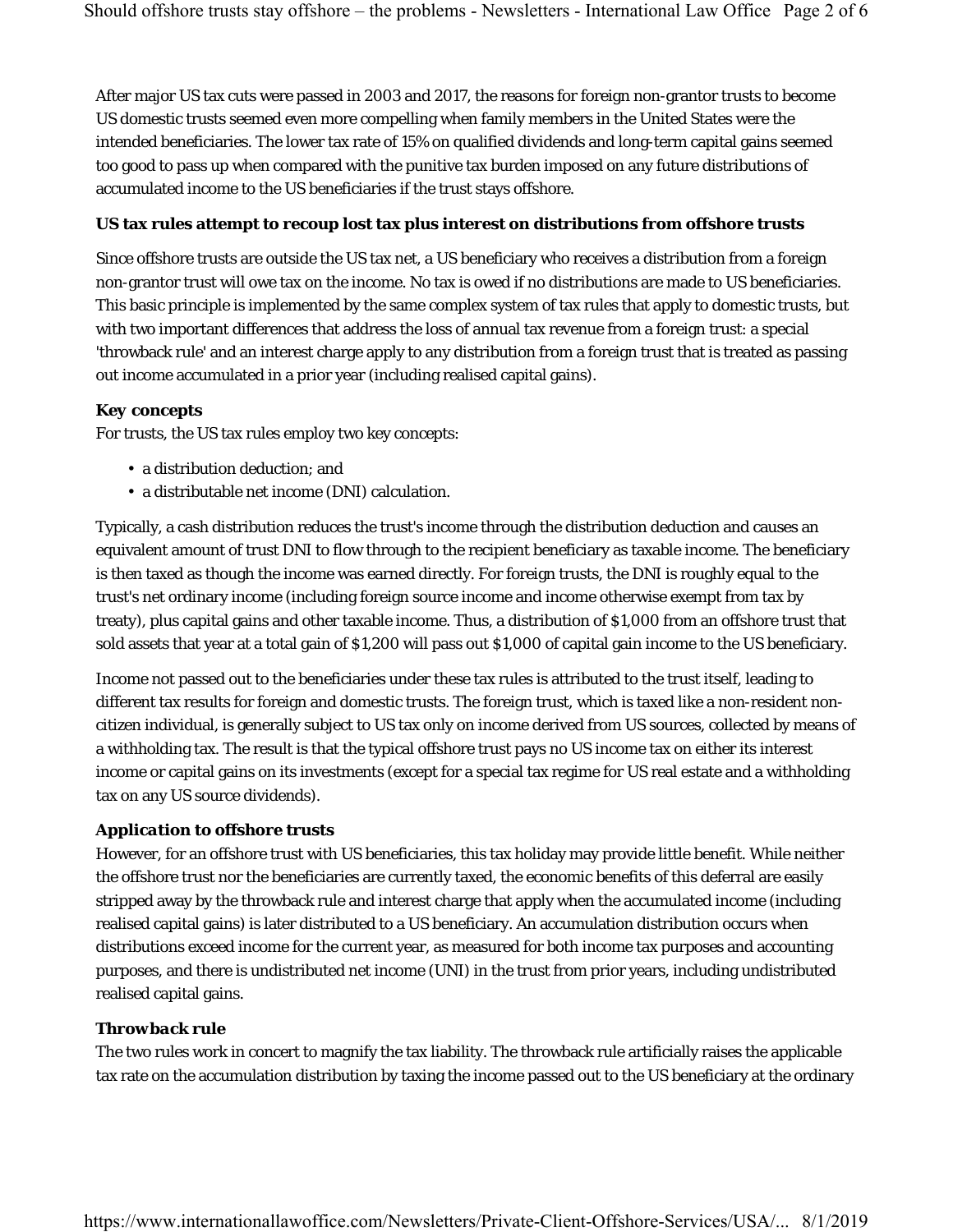income tax rates that would have applied had the distribution been made in the year earned. The beneficiary cannot use the substantially lower maximum US income tax rate on qualified dividends and long-term capital gains (15% compared with ordinary income at a top rate of 37%).

## *Interest charge*

An annual interest charge is then imposed to eliminate the benefit of paying the tax later. The interest charge applies to the amount of tax that was effectively deferred during the time the recipient beneficiary was a US person (regardless of the beneficiary's age). However, notably, the interest is being charged against the artificially high tax liability created by the throwback rule*,* as if this was the tax previously deferred. In addition, the interest charge is compounded and is not deductible in computing net taxable income.**(1)**

Taken together, the high tax rate generated by the throwback rule and the added interest charge on accumulation distributions create a tax drag that is virtually impossible to overcome through successfully reinvesting the deferred tax funds. The growing liability can consume the entire amount distributed to the US beneficiary when the tax bill comes due at that time. Even the final terminating distribution can disappear. What seemed like a benign or even beneficial deferral can turn into a mounting liability that eats away at the original trust capital.

Tax advisers have tried with some success to develop a cure for the tax drag resulting from the combination of a high tax rate generated by the throwback rule and the added interest charge on accumulation distributions from an offshore trust to a US beneficiary. Generally speaking, these cures are designed to quarantine the tainted income – that is, to isolate and seal off the accumulated income so that it cannot be pulled out of the trust by future distributions to US beneficiaries.

## **Quarantine tainted income to avoid distribution to US beneficiaries**

Designing and implementing a quarantine plan is quite a challenge when substantial income (including realised capital gains) has accumulated. For example, life insurance can be used as part of an investment strategy to prevent the accumulation of income in the offshore trust in the first instance, or can reduce it somewhat in future years, but buying a life insurance policy will not resolve the taint on the income that has already been accumulated. Paying premiums on a life insurance policy out of the cash flow generated by the accumulated income does not create a deductible expense, so the deferred tax burden grows almost unabated. The severe income tax costs of the throwback rule and interest charge are still triggered when distributions are later made to US beneficiaries, regardless of whether those distributions are made from policy benefits.**(2)** Given the complexity and other limiting factors associated with purchasing an offshore life insurance policy, it is clear that life insurance is not a miracle cure for a trust that already has the disease.

Leaving aside the placebos that foster wishful thinking (and more powerful therapies that are unusually complex), making a cleansing distribution is one of the most common methods used to attempt to quarantine UNI.

# **Cleansing distributions relieve prior accumulations but offshore deferral ends**

Cleansing distributions usually make it possible for US beneficiaries to receive the value of the original trust capital – but no more. This is accomplished in two steps over at least two years. First, one or more distributions equal to at least the amount of the total accumulated income are made to a non-US person or a separate non-US entity, who are either members of the original discretionary class of beneficiaries or added by the exercise of a power. Such a distribution reduces the remaining income accumulation even though no US tax will be owed by the recipient. The distribution must be large enough to equal the current year's income and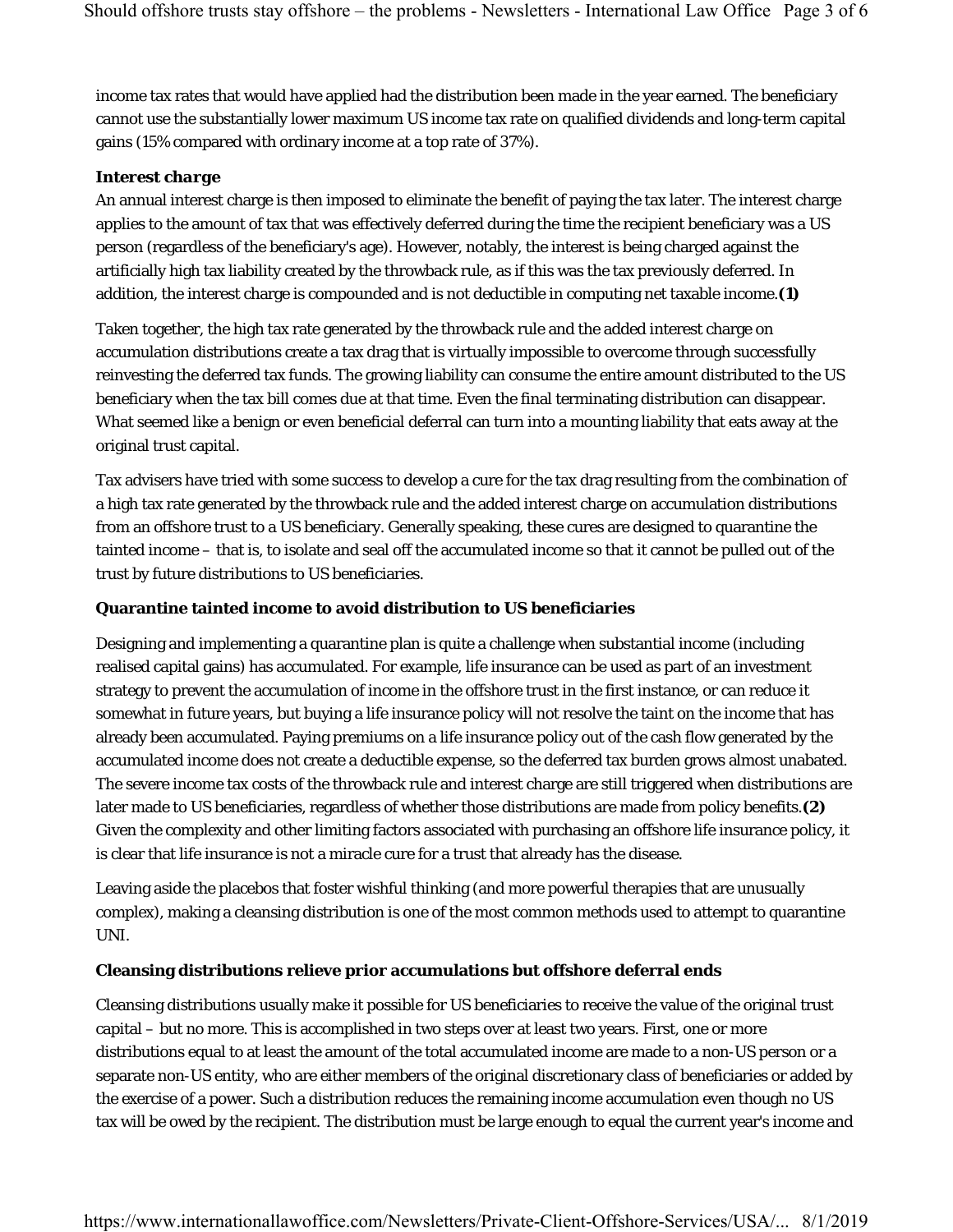all the historical accumulations (including realised capital gains) in order to exhaust the accumulated income and remove the taint. After this cleansing distribution, the remaining trust funds (ie, the original trust capital) can be distributed to US beneficiaries or a US domestic trust in the following tax year without carrying out any accumulated income. The distribution into the United States can also be staged over several years, or delayed indefinitely, as long as income (including realised capital gains) is paid out currently (or at least accumulations do not build up again without a plan to manage them).

# **Limitations of cleansing distributions**

The cleansing distribution method has several limitations. The timing is important because beneficiaries receiving distributions in the same tax year are treated as receiving their allocable share of trust income items (ie, current income and accumulated income) for that year, so the distributions to US and non-US beneficiaries must be made in different years. However, the trustee may be able to make use of the so-called '65-day rule' set out in Section 663(b) of the US Tax Code allowing for the calculation of DNI after the close of the tax year followed by a final cleansing distribution that is allocated to that prior tax year. Careful accounting of the income accumulations (as determined under US tax rules) will be needed to identify the amount of the cleansing distributions.

More importantly, the distribution needed to cleanse the trust may be outsized in comparison to the intended beneficial interest of the non-US beneficiaries. Put another way, the US beneficiaries may view the tax plan as an economic snub. The economic imbalance sends advisers searching for a way to make the US beneficiary whole. Channelling the excess amounts through a non-US beneficiary who then passes the amounts along to the US beneficiaries will not work, as the non-US person will be treated as an intermediary and the US-bound payment will be labelled an accumulation distribution. Making the distribution to another offshore trust is also unavailing. A later distribution from the second offshore trust to the US beneficiary should be treated as a tainted accumulation distribution even if the second trust is not considered an intermediary.**(3)** For families with significant philanthropic objectives, it may be feasible to distribute the excess amount to an offshore foundation.**(4)**

Finally, cleansing distributions may be unappealing because this method looks to the past rather than the future. It relieves the effect of the prior accumulations but does not permit further accumulations. Offshore deferral ends, and the trust may just as well be moved to the United States for tax purposes (except where life insurance or annuities can sufficiently contain future accumulations).

## **Comment**

Although the problems of keeping a trust with US beneficiaries offshore and the unsatisfactory results of cleansing distributions may lead advisers to advocate moving the trust onshore, a case can be made for an alternative solution, suitable for very long-term trusts, which takes an almost diametrically opposite approach (for further details please see "Should offshore trusts stay offshore – the long-term trust solution"). The longterm trust solution maximises the duration of the deferral and then pays current income on the larger asset base. It is a solution that will be attractive to families with multi-generational time horizons, philanthropic values and sufficient wealth to provide for the current generation.

*For further information on this topic please contact Jennie Cherry at Kozusko Harris Duncan's New York office by telephone (+1 212 980 0010) or email (jcherry@kozlaw.com). Alternatively, contact Stephen K Vetter at Kozusko Harris Duncan's Washington DC office by telephone (+1 202 457 7200) or email (svetter@kozlaw.com). Please note that the authors are unable to provide legal advice to non-clients. The Kozusko Harris Duncan website can be accessed at www.kozlaw.com.*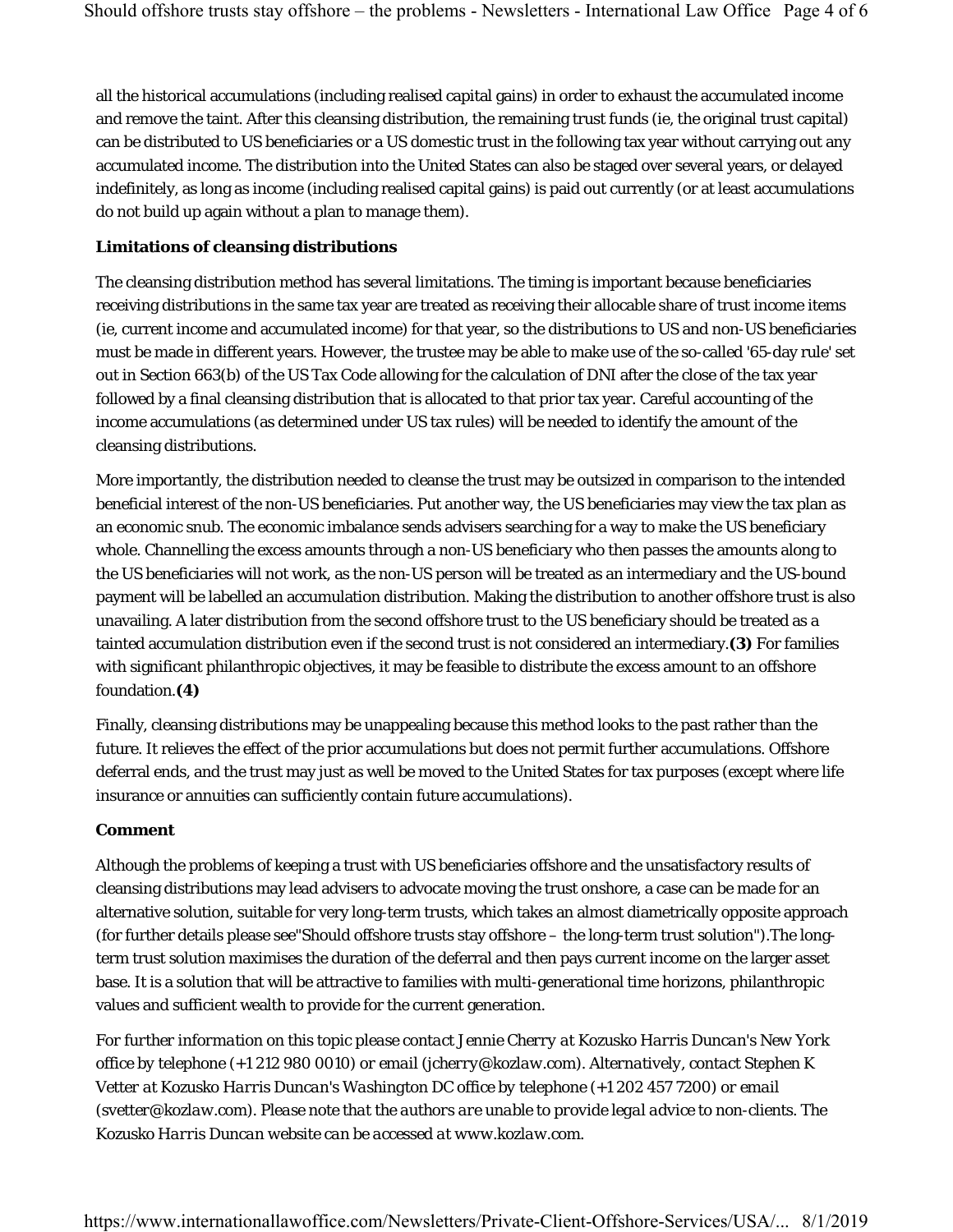Copyright in the original article resides with the named contributor.

# **Endnotes**

(1) A 6% annual interest rate applies to distributions of accumulations attributed to the period prior to 1996; that rate was compounded as of 1 January 1996. For income earned and accumulated thereafter, the varying rate under US Tax Code Section 6621 for tax underpayments applies. That rate adjusts periodically based on market rates. Over the past few years, the interest charge has ranged between 4% and 9%. To overcome a nondeductible interest charge of 9%, the trust's investments would have to return about 11% if the deferral period lasted more than 10 years.

(2) Since the premium payments do not reduce DNI, the interest charge keeps growing on the prior accumulations and the new accumulations are reduced only to the extent future economic returns are earned inside the policy rather than in the trust directly. Unless the future payments to US beneficiaries can be made only out of the current annual income as determined for trust accounting purposes, tainted accumulated income will be pulled out of the trust by future distributions (see the last sentence of Internal Revenue Code Section 665(b)).

(3) Allowing a pour over from one trust to a second trust to cleanse the accumulated income taint would be inconsistent with the policy of the accumulation distribution rules. The pour over simply moves the accumulated income taint to the second trust. In other situations where the regulations have addressed similar questions, including under prior code sections, such a pour over has not been treated as a cleansing event. See generally Regulation 1.665(b)-1A(b)(1); see also Regulations 1.668(6)-1A(b)(1), 1.668(b)-1A(c)(1)(i), promulgated pursuant to former Section 668(a). TD 7204, 37 Fed Reg 17,149 (25 August 1972).

(4) This foundation would be a philanthropic trust or corporation that is prohibited from benefitting US taxpayers except through clearly charitable grants that qualify as tax-free gifts, and that in any event cannot make grants to the beneficiaries of the original trust.

The materials contained on this website are for general information purposes only and are subject to the disclaimer.

ILO is a premium online legal update service for major companies and law firms worldwide. In-house corporate counsel and other users of legal services, as well as law firm partners, qualify for a free subscription.





Jennie Cherry Stephen K Vetter